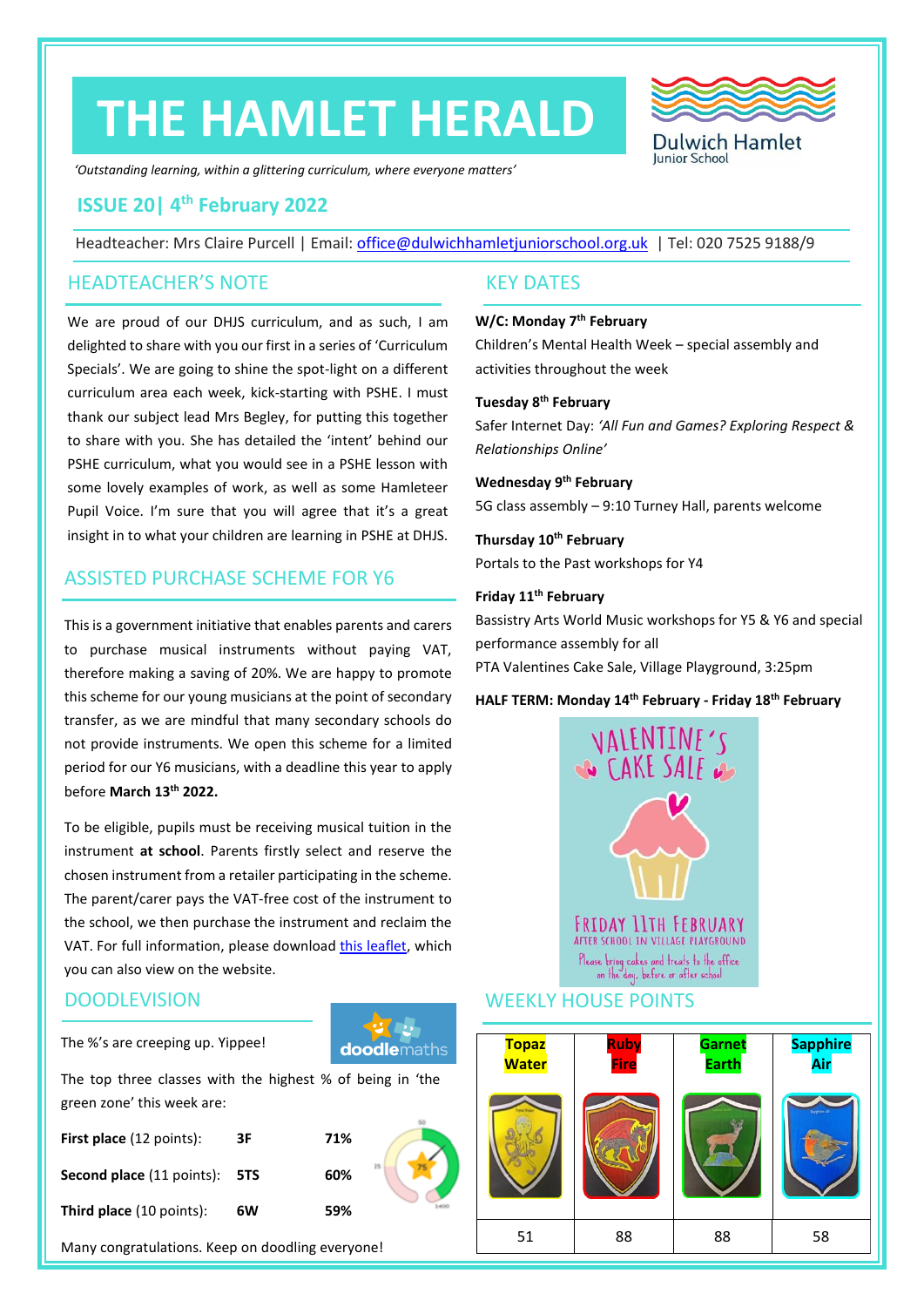# CURRICULUM SPECIAL: PSHE

PSHE (Personal, Social and Health Education) is an essential part of each child's learning journey at Dulwich Hamlet. Thanks to our comprehensive PSHE curriculum, children leave Dulwich Hamlet equipped with the skills to live as healthy individuals and considerate citizens, who understand their emotions, form healthy relationships, manage risks and make informed decisions.

Our approach to PSHE is a whole-school one. All year groups study the same topic at the same time, revisiting and building on their understanding of important topics year on year. Learning is supported through whole-school assemblies and celebration of national and international events, including World Mental Health Day, Anti-Bullying Week and Safer Internet Day.

In class, we make use of the Jigsaw resources and programme of study, which we adapt to meet the needs of our school community. We use the Christopher Winter Project materials to support our pupils' essential learning about healthy choices – including smoking and alcohol – and changes as they grow from children to adults.

If you were to wander into a PSHE lesson at Dulwich Hamlet, you would be in for a treat!

Lessons often start or end with a mindfulness meditation. These whole-class moments of contemplation encourage children to be aware of their thoughts and feelings, and provide valuable opportunities for personal reflection.

Whole-class and small group discussion are vital tools to develop children's critical thinking and social skills, and form a key part of PSHE lessons. We use role-play to interrogate different scenarios – from online bullying, to disappointment and peer pressure. This allows children to develop empathy for others and practice essential real-life skills such as assertive communication, listening, goal setting and conflict resolution.

Many PSHE lessons also include opportunities for structured group work, during which children can identify and practice crucial team working skills such as turn taking, sharing, compromise and negotiation.

Finally, self-expression and opportunities for written reflection are important ways in which our pupils consolidate and evidence their learning.

Depending on the topic, PSHE lessons will have a different focus. Take a look at these summaries and photographs to get an idea of our pupils' work across the school.

#### **Autumn 1: Being Me in My World**

The children consider themselves and their contribution to their community, whether that be at a class, school, community or more global level.



Hierarchy of Needs – Year 6

#### **Autumn 2: Celebrating Difference**

Pupils learn to appreciate and celebrate difference. While tackling important subjects including bullying and discrimination, they develop their understanding of inclusion, equality and justice.



Anti-Racism – Year 5



Anti-Bullying – Year 5